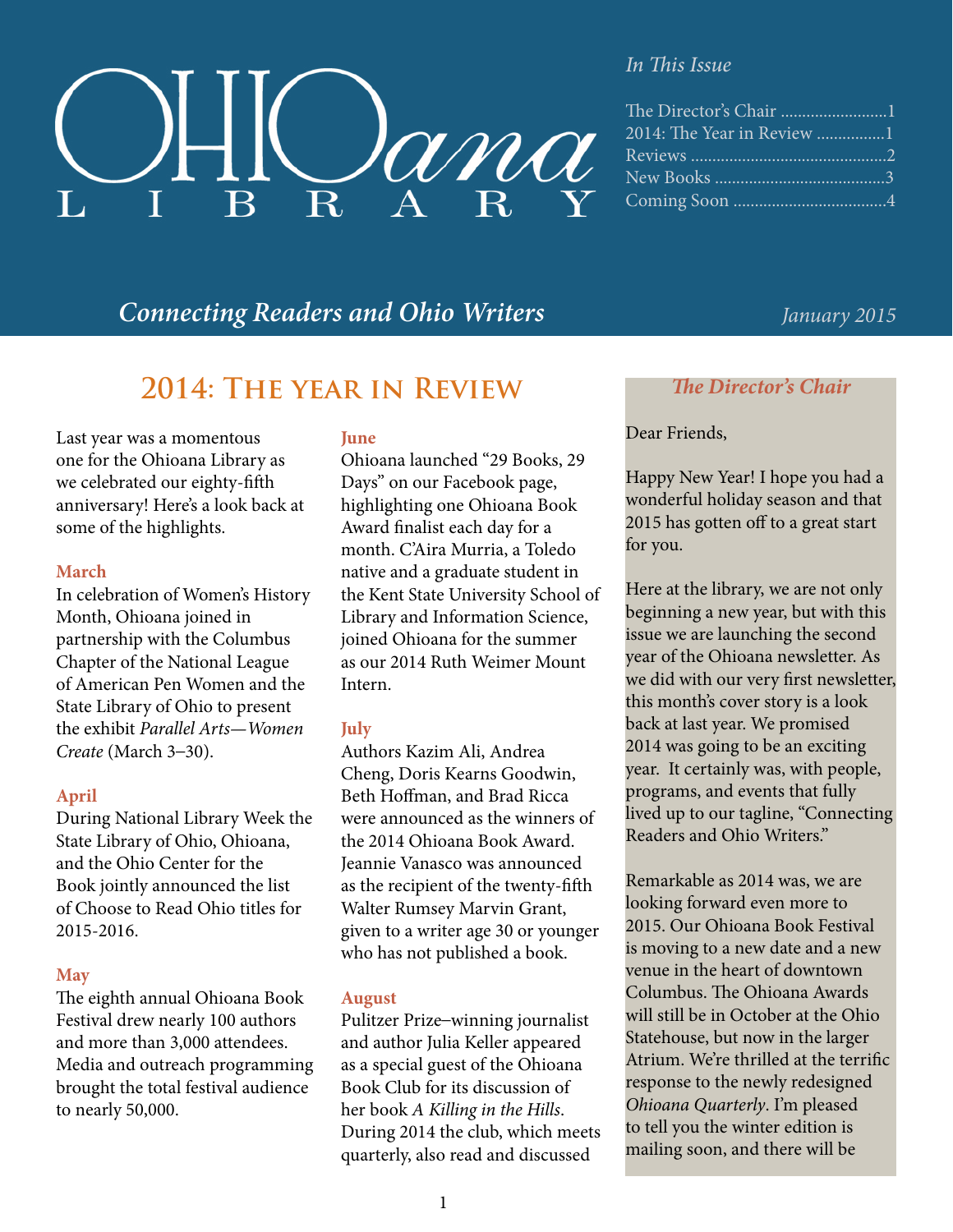*A Sanctuary of Trees* by Gene Logsdon as well as books by two Ohioana Award winners: Robert Olmstead's *The Coldest Night* and Brad Ricca's *Super Boys*.

#### **September**

The *Ohioana Quarterly* made its debut in a newly redesigned magazine format. The issue featured profiles of the 2014 Ohioana Book Award winners, a literary piece by Marvin Grant recipient Jeannie Vanasco, and an interview with young adult author Mindy McGinnis.

#### **October**

The seventy-second annual Ohioana Awards were presented at the Ohio Statehouse. Former Governor Bob Taft was among the special guests for the soldout event, which also celebrated Ohioana's eighty-fifth anniversary and was videotaped by The Ohio Channel.

#### **November**

Ohioana presented "An Evening with Karen Harper," a dinner and

conversation with the awardwinning author of the *Cold Creek* series.

During the year, the Ohioana Library also participated in numerous other events and programs throughout the state, including the annual Poetry Out Loud state finals in Columbus sponsored by the Ohio Arts Council (March), the annual Ohioana author recognition event presented by the Public Library of Cincinnati and Hamilton County (April), the Letters About Literature Awards event sponsored by the Ohio Center for the Book at the Cleveland Public Library (May), Books by the Bank Cincinnati USA Book Festival (October), and OWLS (Older Wiser Lifelong Scholars) educational programming at Westminster Thurber in Columbus (October).

Join us in 2015 for another exciting year of programs and events!

issues in spring, summer, and fall, each featuring stories, interviews, reviews, and news of literary happenings around the state.

And of course we'll still be sending you the Ohioana newsletter. As always, this issue includes not only our cover story but reviews, a list of new titles received in recent months, and a calendar of upcoming events.

We are delighted that so many people tell us they enjoy receiving and reading these newsletters each month. As we begin our second year, I hope you'll feel free to share your comments and suggestions.

From all of us at Ohioana, I wish you the best of everything in 2015.

David E. Weaver Executive Director

# **Reviews**



Thomas, Sam. *The Witch Hunter's Tale: A Midwife Mystery.* Minotaur/St. Martin's (New York, NY) 2015. PB \$24.99.

In this third installment of the *Midwife Mysteries* series, Lady Bridget Hodgson becomes embroiled in a witch hunt in seventeenth-century York, England. Despite the frigidly cold winter, Lady Hodgson and her deputy, Martha Hawkins, attend women in travail (childbirth) all over the city and its surrounds. However, York is in the middle of a full-scale witch hunt led by Joseph Hodgson and Bridget's nemesis, Rebecca Hooke. When someone close to Bridget is murdered, she must try to find the killer and stop the conspiracy without being named a witch herself. Murders, arrests, deception, and conspiracies are expertly woven throughout

this mystery. Richly detailed descriptions of childbirth, medicine, and midwifery are interspersed with scenes set in frigid prisons. Thomas's descriptions are riveting, and the story is full of tension and surprises. Readers will be disappointed when this polished and engaging installment ends.

*Reviewed by Miriam Kahn*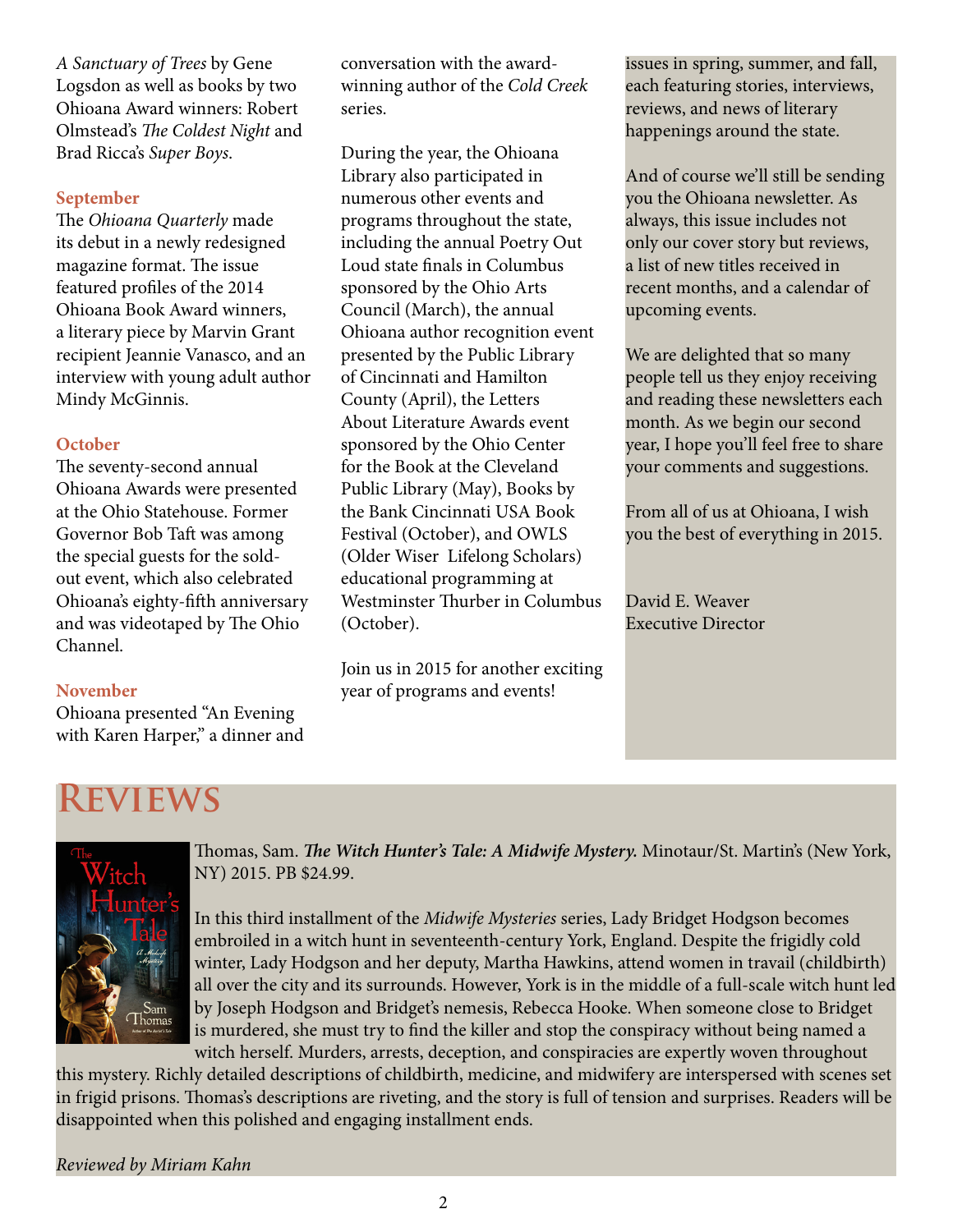# **NEW BOOKS**

The following books were added to Ohioana's collection in November. Look for them at your local library or bookstore!

#### *Nonfiction*

Case, William R. *Golf in Columbus at Wyandot Country Club.* The History Press (Charleston, SC) 2014. PB \$19.99.

Donald Ross was an influential golf course designer whose course at the Elks and Wyandot Country Clubs was celebrated as one of Ohio's best. This book describes the course's history from its inception in 1923, through struggles caused by the Great Depression and WWII, to its untimely closing in 1952.

Myles, Bill. *Myles Traveled: Stories of My American Journey.* Barnhardt & Ashe Publishing, Inc. (Miami, FL) 2014. HC \$34.99. Bill Myles coached with some of the greats at Ohio State, and later served as the university's associate athletic director for more than two decades. *Myles Traveled* is the story of his life, including a forty-fiveyear coaching career.

Mehlo Jr., Noel F. *The Lost Ranger: A Soldier's Story.* CreateSpace (Charleston, SC) 2014. PB \$59.95. Ohio native Herbert Hull served with the 5th Infantry Ranger Battalion during WWII, where he was wounded in action and discharged. In the process, his military records were separated from those of his unit; his untimely death ten years later resulted in most knowledge of his military service being lost. This book describes his grandson's two-year search to uncover not just his grandfather's story, but the story of his unit as well.

Turzillo, Jane Ann. *Ohio Train Disasters.* The History Press (Charleston, SC) 2014. PB \$19.99. In this book Turzillo recounts stories both heroic and tragic as she describes a dozen of the worst train disasters in Ohio history.

#### *Fiction*

Andriacco, Dan. *Rogues Gallery.*  MX Publishing (London, England) 2014. PB \$14.95. Fans of Andriacco's Sherlock Holmes-inspired McCabe-Cody mysteries will enjoy this collection of three novellas and two short stories that feature the series characters.

Ellis, Mary. *The Lady and the Officer.* Harvest House (Eugene, OR) 2014. PB \$13.99. At the battle of Gettysburg, nurse Madeline Howard saves the life of Confederate officer Elliott Haywood despite her Union sympathies and her love for James, a Union army commander. When Madeline moves to Richmond to live with her aunt and uncle, she not only reunites with Elliott, but also overhears plans for attacks against Union soldiers. Can she betray her family and Elliott to save James?

Harper, Karen. *Broken Bonds: A Cold Creek Novel.* Harlequin Mira (Don Mills, Ontario, Canada) 2015. PB \$7.99.

In this final installment of the *Cold Creek* trilogy, social worker Char Lockwood has returned to her hometown while she figures out her next move. She suspects some unfriendly locals are keeping a dangerous secret and, with the help of Matt Rowan, tries to uncover the truth.

Harper, Karen. *Niege Mortelle*  Best Sellers/Harlequin S.A. (Paris, France) 2014. PB \$9.14. This French translation of *Upon a Winter's Night* tells the story of Lydia Brand. The knowledge that she is adopted has always made Lydia feel different from her Amish community. When she searches for answers about her birth parents, dark secrets are revealed, and only the man she loves can help her find answers.

Hugo, Lynne. *A Matter of Mercy.* Blank Slate Press (St. Louis, MO) 2014. PB \$14.95.

Carolyn Marcum has returned to Wellfleet harbor to care for her dying mother. Ridley Neal has returned to take over his father's oyster beds-and to put his prison sentence behind him. When a lawsuit threatens Ridley's way of life and Carolyn accidentally encounters the person she wronged years earlier, the two must learn how to forgive, trust, and love.

Lindsey, Julie Anne. *Murder by the Seaside: The Patience Price Mysteries.* Worldwide Mystery/ Harlequin (Toronto, Canada) 2014. PB \$7.99.

Patience Price has returned home to Chincoteague Island to start a counseling practice-and finds that Adrian Davis, who broke her heart when she was younger, is the main suspect in a murder. Patience agrees to investigate and finds her own life in danger. Can she solve the murder before she runs out of time?

Parker, Brent Eliot. *Making Arrangements: A Novel.* Sunstone Press (Santa Fe, NM) 2014. PB \$22.95.

The death of Colin Madsen's father brings him back to his hometown,